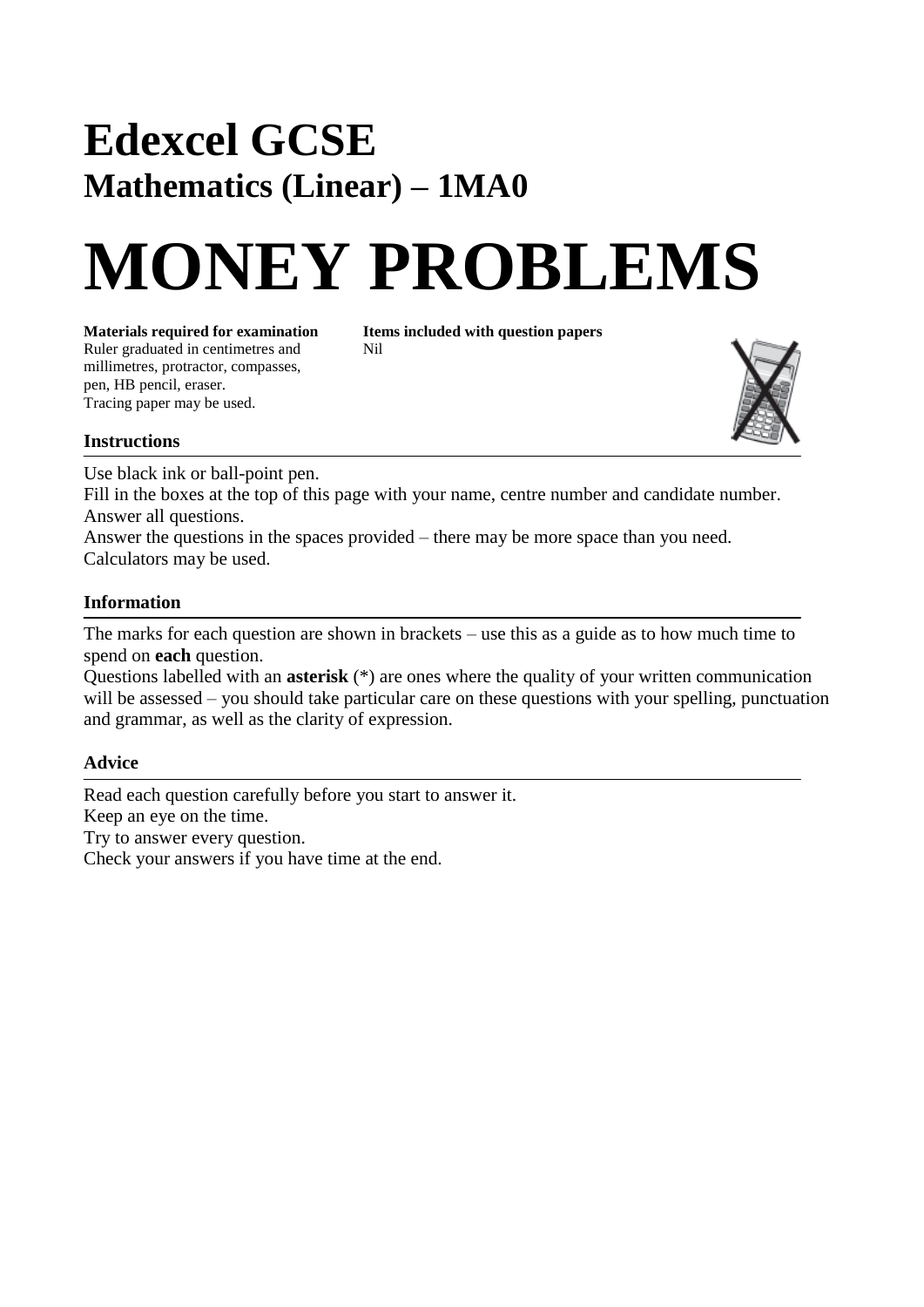**1.** A packet of biscuits costs 56p. A bottle of cola costs £1.14



Emma buys 4 packets of biscuits and one bottle of cola. She pays with a £10 note.

Work out how much change she should get.

£ .............................

**(Total 3 marks)**

**2.** Farah buys

2 pens at 84p each 3 folders at £1.35 each 1 pencil case at £1.49

She pays with a £10 note. Work out how much change Farah should get from £10.

£ ……………………………

**(Total 3 marks)**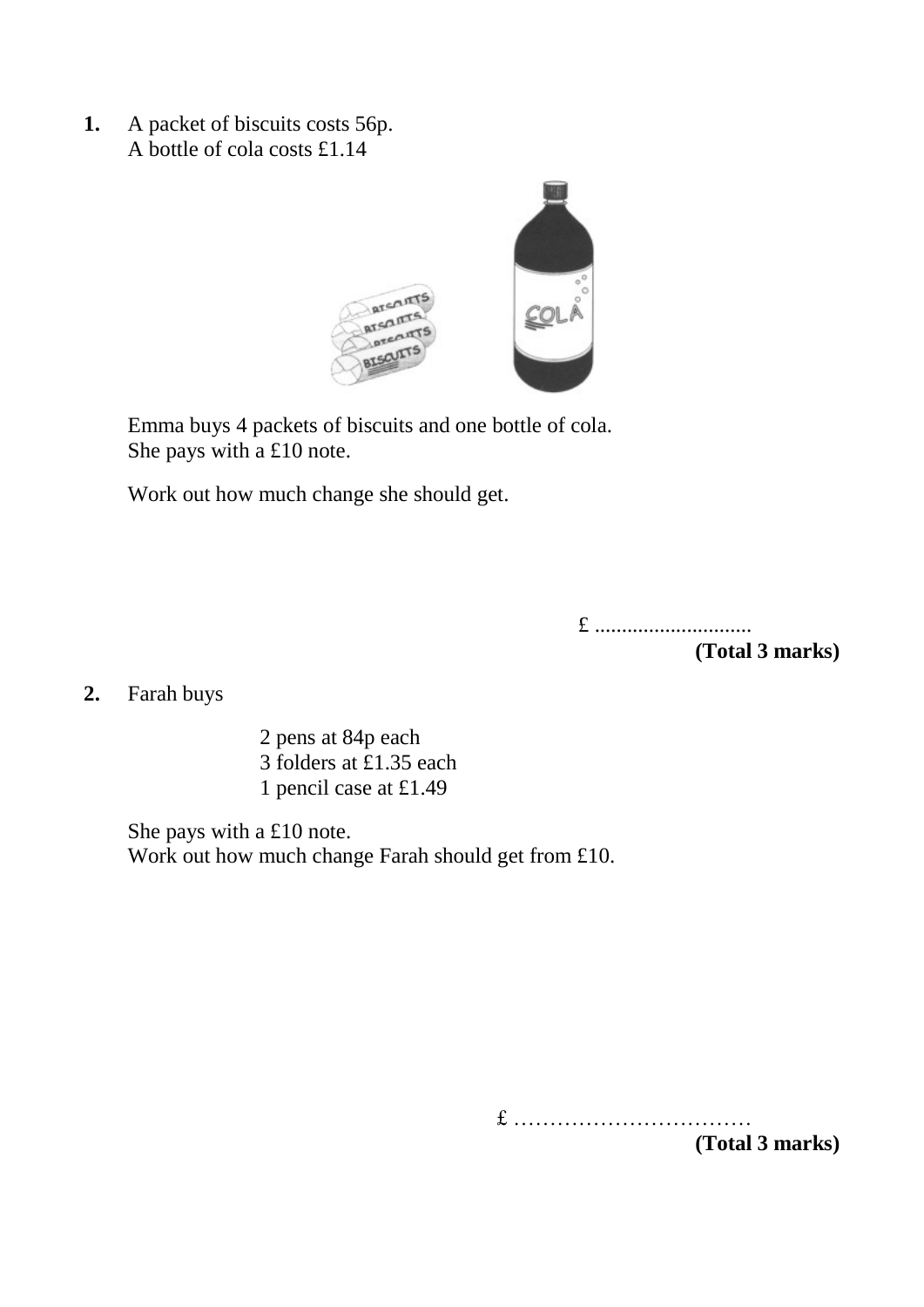**3.** A badge costs 78p. Sam has £5. He buys as many badges as he can.

> Work out the amount of change Sam should get from £5. Give your answer in pence.

> > ………………………….p **(Total 3 marks)**

**4.** Complete this bill.

| Michael's Cycle Repairs                              |                |                   |              |  |
|------------------------------------------------------|----------------|-------------------|--------------|--|
|                                                      |                |                   |              |  |
| <b>Description</b>                                   | <b>Number</b>  | Cost of each item | <b>Total</b> |  |
| <b>Brake blocks</b>                                  | $\overline{4}$ | £4.12             | £16.48       |  |
| <b>Brake</b> cables                                  | $\overline{2}$ | £5.68             | $f$          |  |
| Pedals                                               | $\overline{2}$ | £.                | £45.98       |  |
| Labour charge $1\frac{1}{x}$ hours at £12.00 an hour |                |                   | $f$          |  |
|                                                      |                | <b>Total</b>      | £<br>.       |  |

**(Total 4 marks)**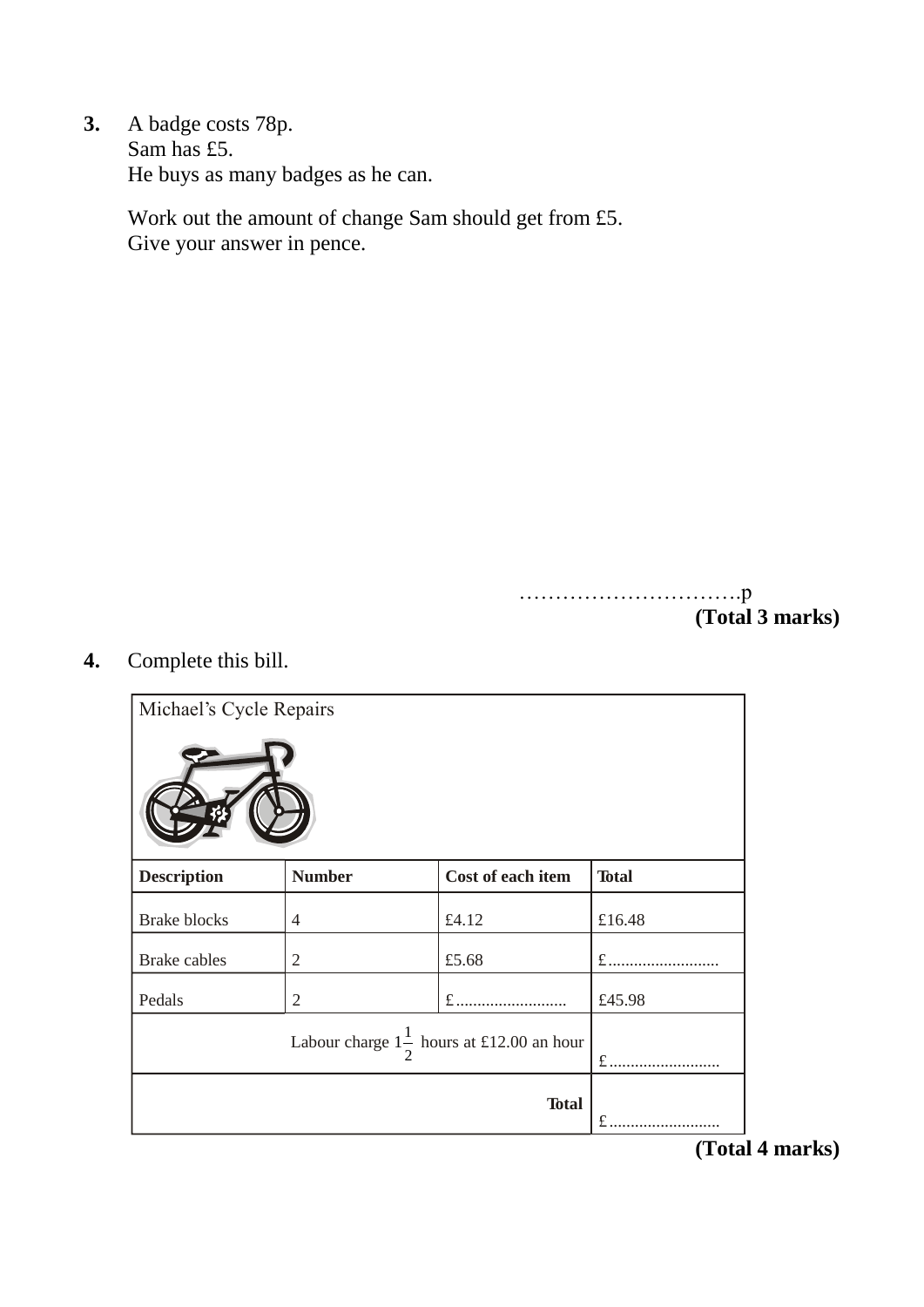**Cinema tickets** Adult ticket: £8.65 Child ticket: £4.90 Senior ticket: £5.85

Tony buys one child ticket and one senior ticket.

|  |  | (a) Work out the total cost. |  |  |  |  |
|--|--|------------------------------|--|--|--|--|
|--|--|------------------------------|--|--|--|--|

|                                                                                  | £   |  |
|----------------------------------------------------------------------------------|-----|--|
| Stephanie buys adult tickets only.<br>The total cost is £60.55                   |     |  |
| How many adult tickets does she buy?<br>(b)                                      |     |  |
|                                                                                  |     |  |
|                                                                                  |     |  |
|                                                                                  | (2) |  |
| Kamala buys one adult ticket and two child tickets.<br>She pays with a £20 note. |     |  |
| How much change should she get?<br>(c)                                           |     |  |
|                                                                                  |     |  |

£ ..................................

**(3) (Total 6 marks)**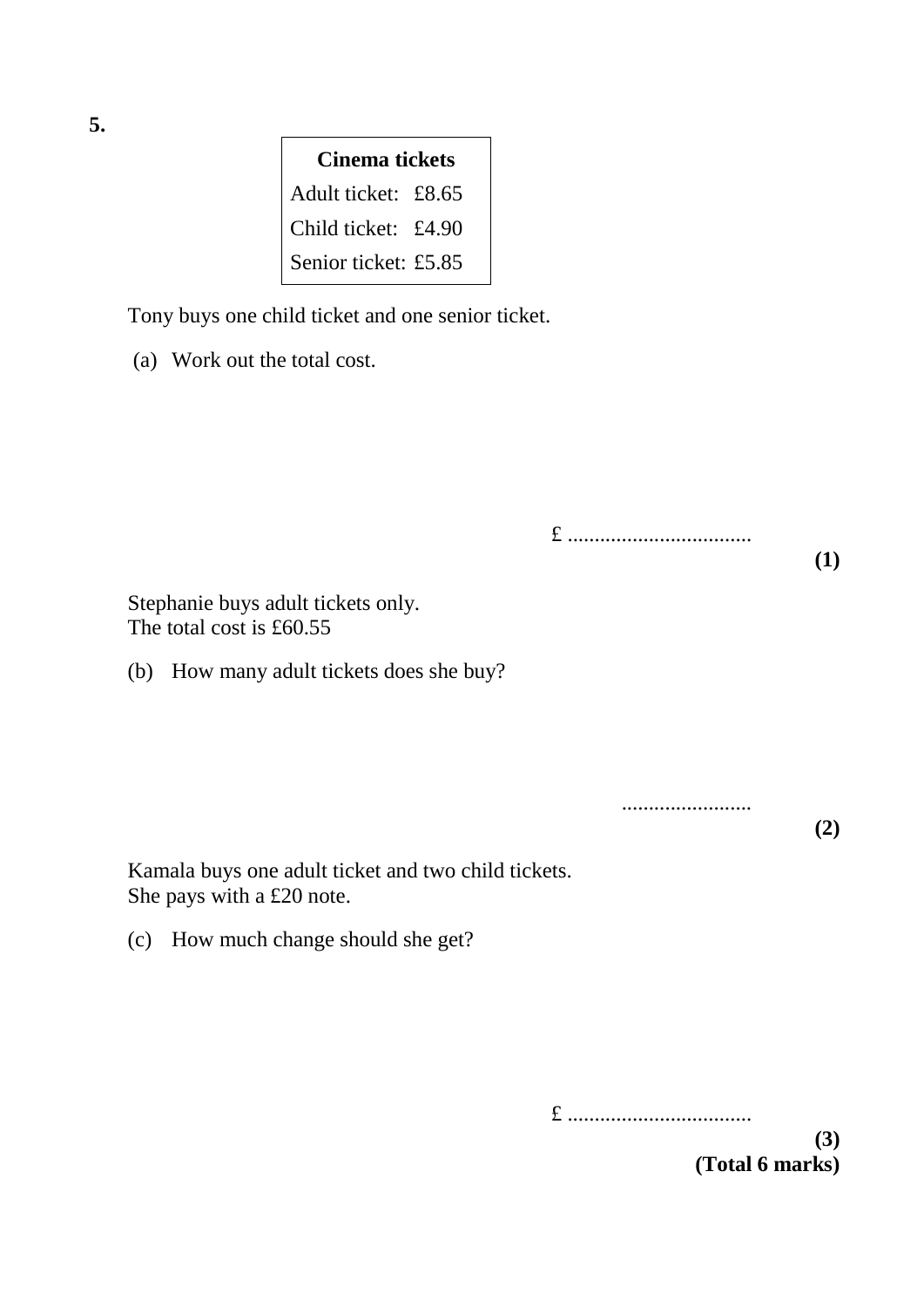**6.** Kaysha has a part-time job. She is paid £5.40 for each hour she works. Last week Kaysha worked for 24 hours.

Work out Kaysha's total pay for last week.

£ ....................................

**(Total 3 marks)**

**7.**

*Joe's Cafe* **Prices**  Cup of tea 70p Cup of coffee 85p Can of cola 75p Roll £1.60 Sandwich £1.35

Jonathan buys a can of cola and a roll.

(a) Work out the total cost.

£ ………………... **(1)**

Sachin buys a cup of tea, a cup of coffee and 2 sandwiches.

(b) Work out the total cost.

£ ………………... **(2)**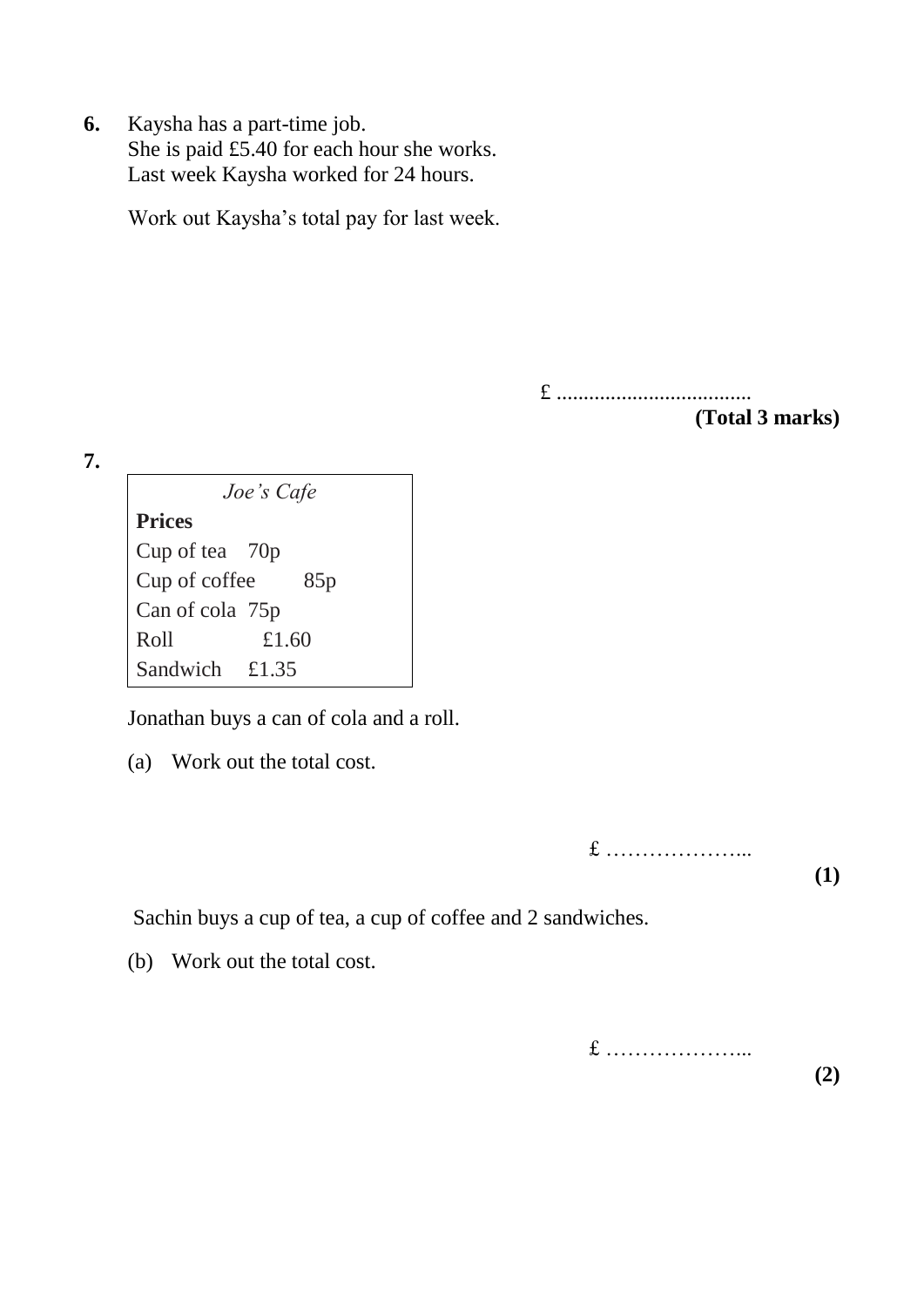Kim buys a can of cola, a cup of coffee and a sandwich. She pays with a £5 note.

(c) Work out how much change she should get.

£ ………………... **(3)**

**(Total 6 marks)**

**8.** Complete this bill.

|                                                       |                | Gary's<br>Auto<br><b>Repairs</b> |              |
|-------------------------------------------------------|----------------|----------------------------------|--------------|
| <b>Description</b>                                    | <b>Number</b>  | Cost of<br>each item             | <b>Total</b> |
| Spark plug                                            | 4              | £2.50                            | £10.00       |
| Wiper blade                                           | $\overline{2}$ | £1.50                            | $f$          |
| Light bulb                                            | $\overline{2}$ | $f$                              | £5.00        |
| Labour charge $1\frac{1}{2}$ hours at £ 16.00 an hour |                |                                  | $f$          |
|                                                       |                | <b>Total cost</b>                | $f$          |

**(Total 4 marks)**

**9.** The cost of 20 litres of petrol is £18 Work out the cost of 1 litre of petrol.



**(Total 3 marks)**

………………………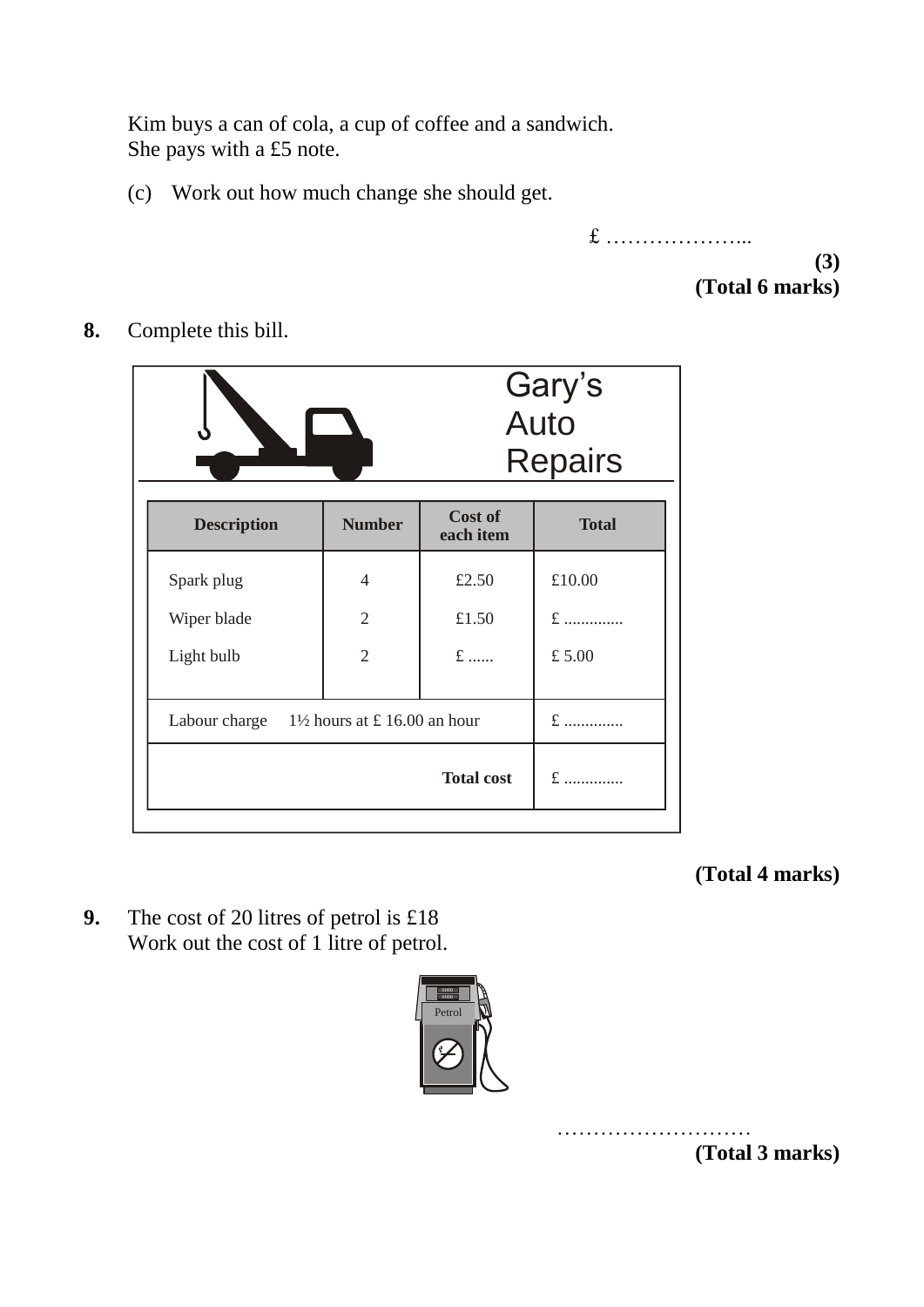**10.**

| Pete's Café   |       |  |  |
|---------------|-------|--|--|
| Price List    |       |  |  |
| Cup of Tea    | 75p   |  |  |
| Cup of Coffee | 85p   |  |  |
| Can of Cola   | 75p   |  |  |
| Roll          | £1.70 |  |  |
| Sandwich      | £1.35 |  |  |

Joe buys a can of cola and a roll.

(a) Work out the total cost.

|                                              | $f$ | (1) |
|----------------------------------------------|-----|-----|
| Susan buys two cups of tea and one sandwich, |     |     |
| Work out the total cost.<br>(b)              |     |     |
|                                              | $f$ | (2) |
| Kim buys a cup of coffee and a roll.         |     |     |
| She pays with a £5 note.                     |     |     |
| How much change should she get?<br>(c)       |     |     |
|                                              |     |     |
|                                              | £   | (2) |

**(Total 5 marks)**